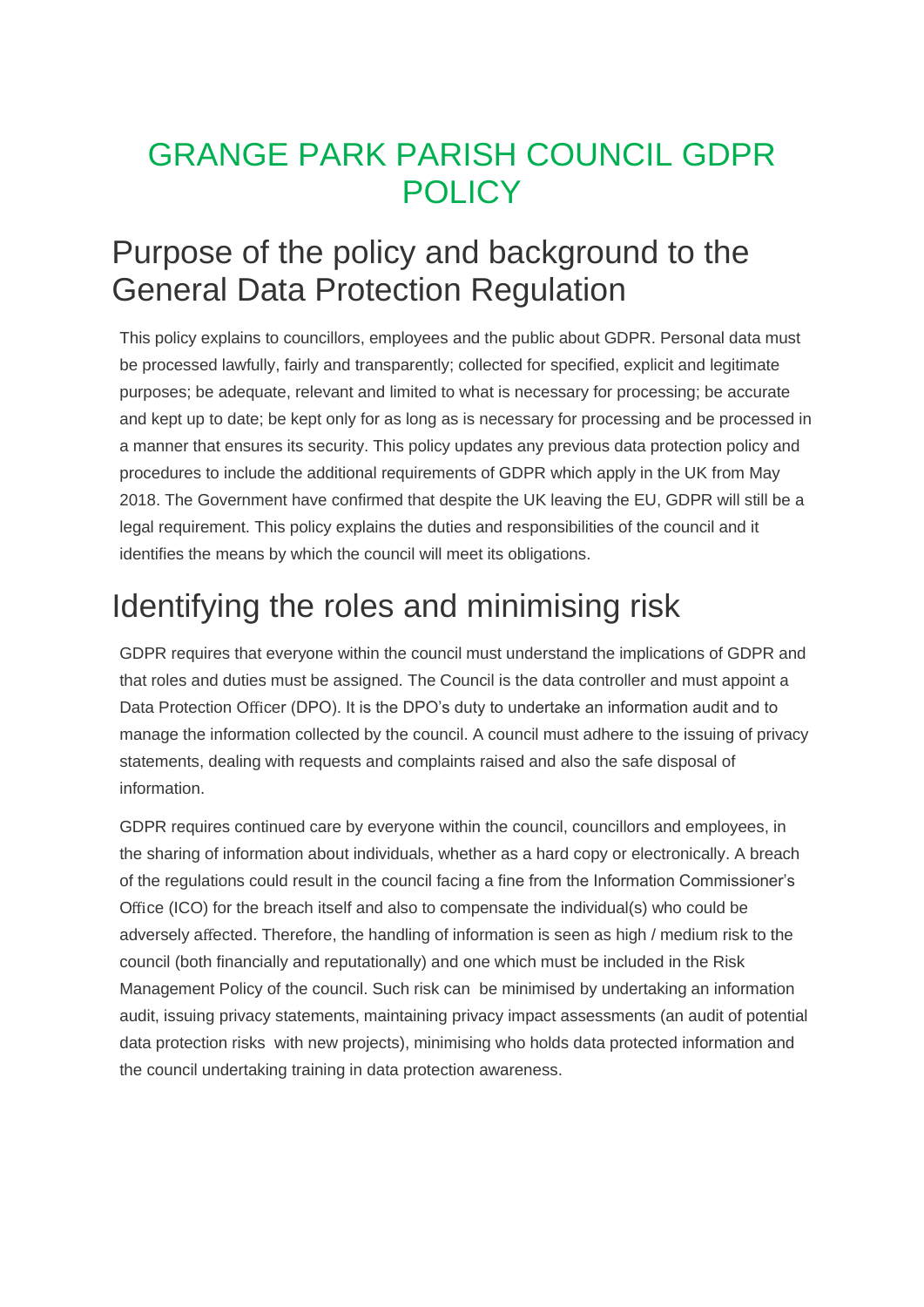### Data breaches

One of the duties assigned to the DPO is the investigation of any breaches. Personal data breaches should be reported to the DPO for investigation. The DPO will conduct this with the support of the council. Investigations must be undertaken within one month of the report of a breach. Procedures are in place to detect, report and investigate a personal data breach. The ICO will be advised of a breach (within 3 days) where it is likely to result in a risk to the rights and freedoms of individuals – if, for example, it could result in discrimination, damage to reputation, financial loss, loss of confidentiality, or any other significant economic or social disadvantage. Where a breach is likely to result in a high risk to the rights and freedoms of individuals, the DPO will also have to notify those concerned directly.

Employees, volunteers and members must be careful not to use IT in any way that can be deemed unacceptable conduct, for example the discussion of internal council matters on social media sites could result in reputational damage for the Council and to individuals.

# Privacy Notices

Being transparent and providing accessible information to individuals about how the Council uses personal data is a key element of the Data Protection Act 1998 (DPA) and the EU General Data Protection Regulation (GDPR). The most common way to provide this information is in a privacy notice. This is a notice to inform individuals about what a council does with their personal information. A privacy notice will contain the name and contact details of the data controller and Data Protection Officer, the purpose for which the information is to be used and the length of time for its use. It should be written clearly and should advise the individual that they can, at any time, withdraw their agreement for the use of this information. Issuing of a privacy notice must be detailed on the Information Audit kept by the council. The council will adopt a privacy notice to use, although some changes could be needed depending on the situation, for example where children are involved. All privacy notices must be verifiable.

# Information Audit

The DPO must undertake an information audit which details the personal data held, where it came from, the purpose for holding that information and with whom the council will share that information. This will include information held electronically or as a hard copy. Information held could change from year to year with different activities, and so the information audit will be reviewed at least annually or when the council undertakes a new activity. The information audit review should be conducted ahead of the review of this policy and the reviews should be minuted.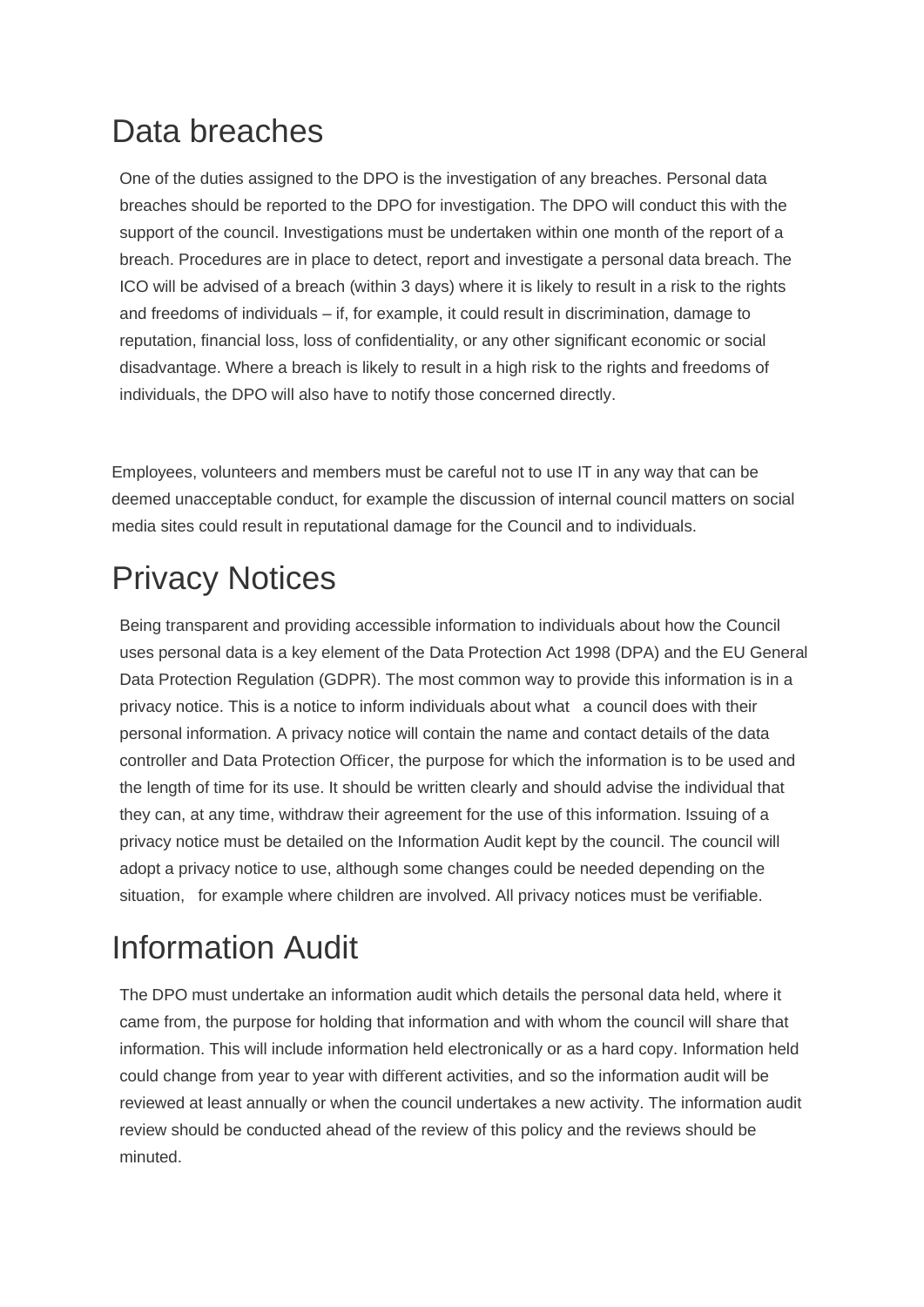## Individuals' Rights

GDPR gives individuals rights with some enhancements to those rights already in place:

- the right to be informed
- the right of access
- the right to rectification
- the right to erasure
- the right to restrict processing
- right to data portability
- the right to object
- the right not to be subject to automated decision-making including profiling.

The two enhancements of GDPR are that individuals now have a right to have their personal data erased (sometime known as the 'right to be forgotten') where their personal data is no longer necessary in relation to the purpose for which it was originally collected and data portability must be done free of charge. Data portability refers to the ability to move, copy or transfer data easily between different computers.

If a request is received to delete information, then the DPO must respond to this request within a month. The DPO has the delegated authority from the Council to delete information.

If a request is considered to be manifestly unfounded then the request could be refused or a charge may apply. The charge will be as detailed in the council's Freedom of Information Publication Scheme. The council will be informed of such requests.

### Children

There is special protection for the personal data of a child. The age when a child can give their own consent is 13. If the council requires consent from young people under 13, the council must obtain a parent or guardian's consent in order to process the personal data lawfully. Consent forms for children age 13 plus, must be written in language that they will understand.

#### Summary